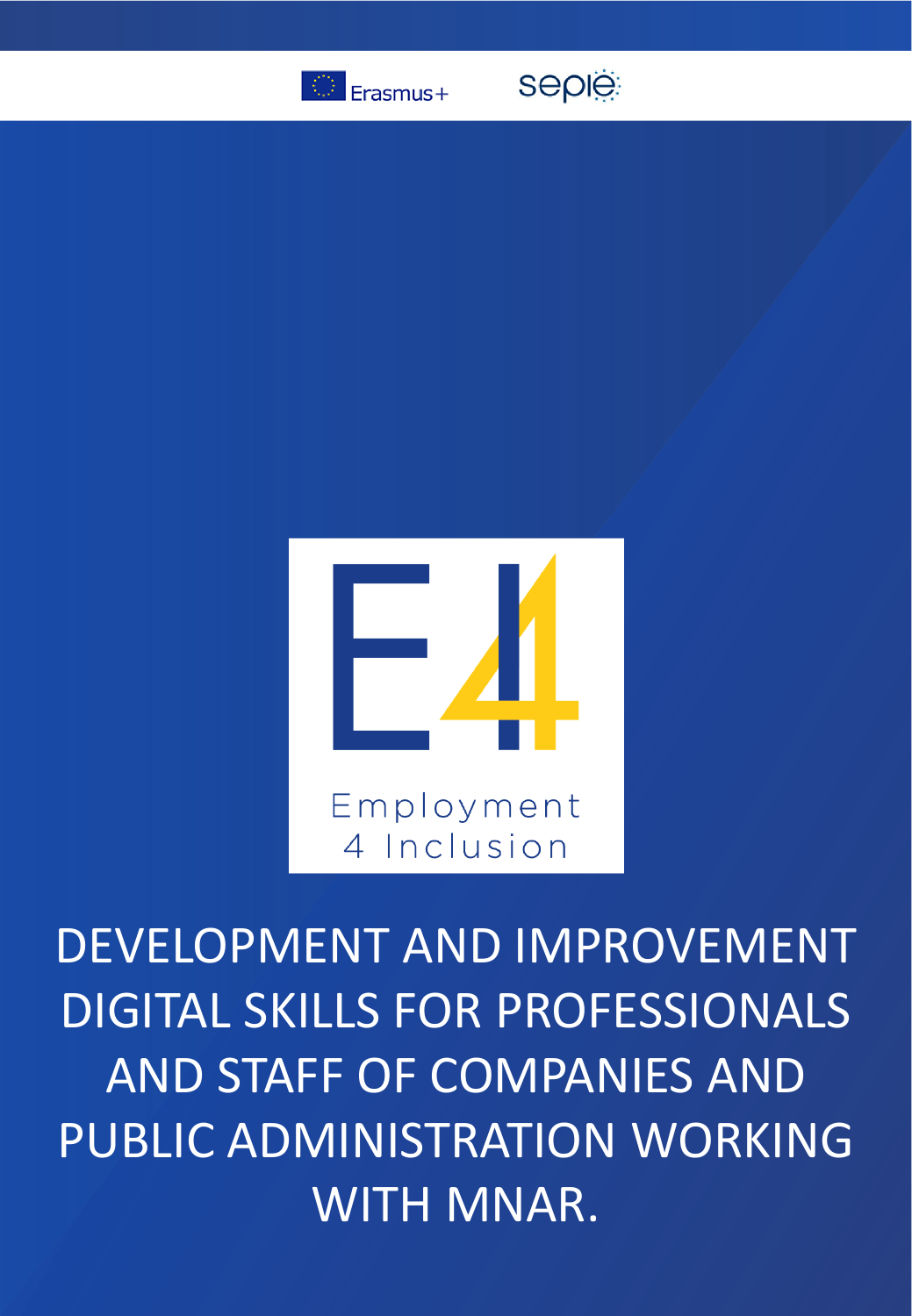## Title: **LABOUR MARKET BALANCE (Arbejdsmarkedsbalancen)** Type of resource: Digital tool Country: Denmark Language: Greek, English

## **Short Description**

The Labour market balance is a public and online database created by the Danish Agency for Labour Market and Recruitment. It presents statistics on the current employment conditions within the different sectors.

The database is updated every 6<sup>th</sup> month, and is based on information from a large survey on recruitment experiences, unemployment rates a job postings. This creates a scale with 5 categories under which the various job titles fall under. The categories are "Severe deficiency of labour", "deficiency of labour", "paradox problems", "good job opportunities" "fewer job opportunities".

In practice, this tool can be used by the MNAR themselves to target a sector which has a higher chance of employment. By professionals assisting job seeking MNARs, this tool can be a way to balance expectations with the jobseeker.

Webpage: <https://star.dk/en/labour-market-monitoring/labour-market-balance/>

Title: **ONLINE TUTORIALS TO JOBNET.DK** Type of resource: Tools Country: Denmark Language: English

## **Short Description**

If you are unemployed in Denmark and receive any kind of unemployment benefits, including integration benefits, it is mandatory for you to have an online CV in the national job add and CV database called *Jobnet* [\(www.jobnet.dk\)](http://www.jobnet.dk/). Due to the fact, that some MNAR have limited digital skills and most MNAR are struggling to learn the Danish language, job counsellors and caseworkers working at the local Danish jobcenters are expected to support MNARs in creating an online CV for *Jobnet*.

This demand for digital counselling is relatively new and are for some of the job counsellor or caseworker not a field of expertise. Luckily the Danish Agency for Labour Market and Recruitment (STAR) as well as many unemployment insurance funds (also called A-kasser) have made tutorials on everything from how to log on to Jobnet.dk, creating your jobnet-CV (Mit CV), using the different features at jobnet.dk (how to write a good job application, creating a presentation CV's targeting a specific job or industry etc.).

Many of these tutorials are short and introductory, but some could be characterised as short courses. These tutorials are often used by job counsellors and caseworkers before or when assisting MNARs in navigating and using jobnet.dk. They are also used by other employees at the local jobcenter, e.g. in job search workshops, general introduction to the Danish labour marked classes etc.

Webpage: <https://info.jobnet.dk/om-jobnet/jobnet-in-english>